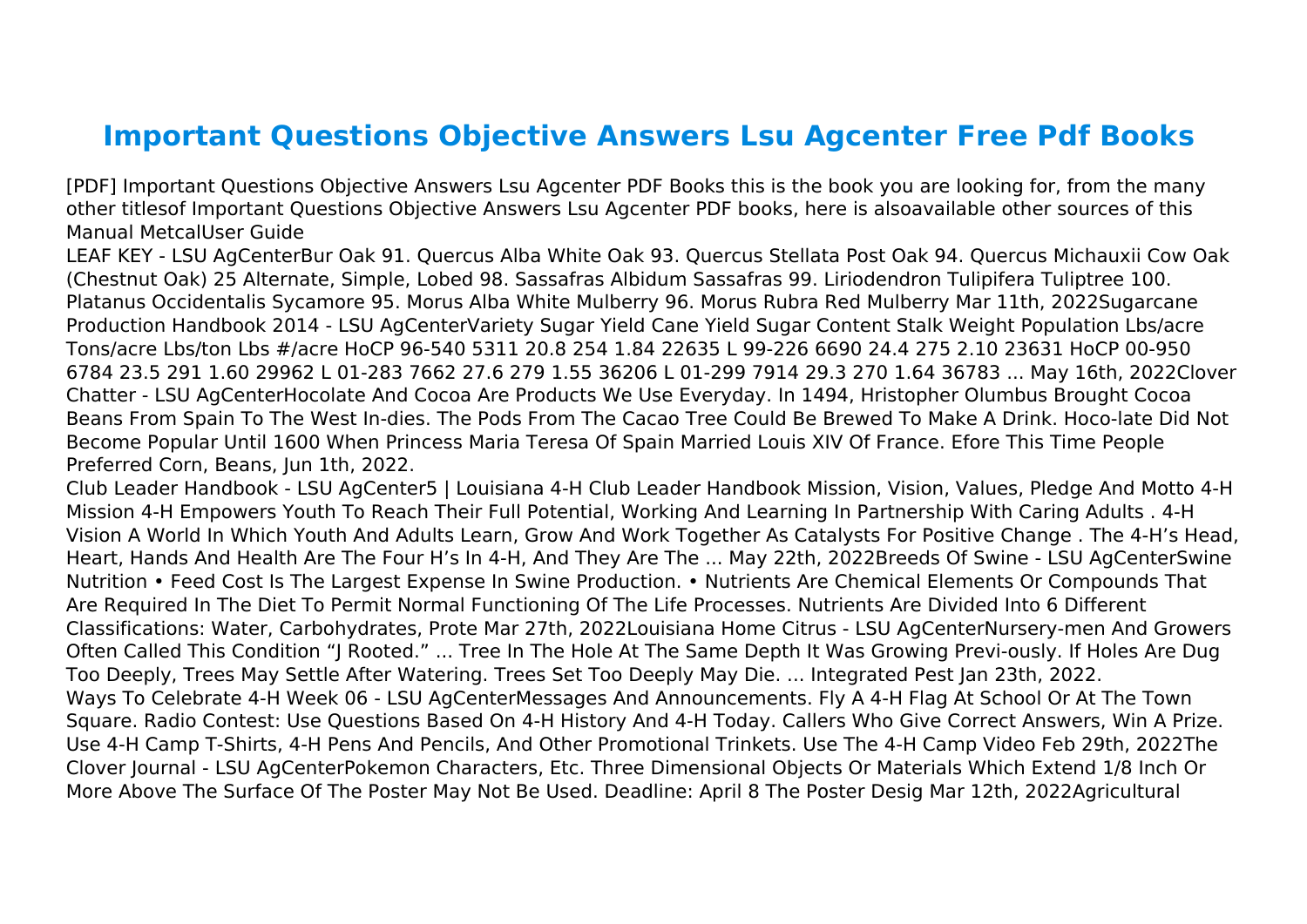Business Student Handout - LSU AgCenterThe Listing Is Accurate As Of The 2013-14 LSU General Catalog. Only Courses With

No Prerequisites Or Prerequisites Already Required In The Agricultural Business Degree Are Included. This List Is Intended For Guidance Only. Students Are Not Limited To The Courses Listed Below, And May Take More Advanced Mar 7th, 2022. Sunflowers - LSU AgCenterLike Johnny's Seeds, Burpee, Park Seed, Territorial Seed, Or Seeds 'n Such. Virtually Every Seed Company Sells Sunflowers. Chocolate: Tall, Branching Variety With Long Stems. Flowers Measure 4-6" Across And Are A Rich Brown On The Tops Of The Petals And A Lovely, Striped Yellow Jun 29th, 20222013 Record Book Results - LSU AgCenterEla Aceredo Prairie Hono Jan 15th, 2022Biomass Energy Resources - LSU AgCenterSpecifi C Commercial Product, Process, Or Service By Trade Name, Trademark, Manufacturer, Or Otherwise, ... By Cattle Or Crawfish And Then Plowed Back Into The Field For Nutrients. Possible Uses Of Rice Hulls Include Compost, Abrasives ... But Wood-fi Red Boilers W Jan 13th, 2022. Christmas Trees And Conifers - LSU AgCenterAlude Exel LG Fosphite Fungicide Fungi‐phite Primera Magellan Rampart TandO Topaz 45.5% L 45.8% L 53% L 45.5% L 45.8% L 53% L Foliar Spray 1‐2 Quarts Per Acre 1‐2 Quarts Per Acre 1‐2 Quarts Per Acre Soil Drench 1‐2 Quarts Per Jun 7th, 2022Tomato Pith Necrosis - LSU AgCenterTomato Pith Necrosis Pseudomonas Corrugata Roberts & Scarlet Tomato Pith Necrosis, Caused By Pseudomonas Corrugata And Other Soilborne Species Of Pseudomonas, Has Been Observed Sporadically Throughout Louisiana Since It Was First Observed Here In 1983. The Disease Generally Apr 23th, 2022Tomatoes - LSU AgCenterFor An Early Crop, Choose Early Girl, Fantastic, Sun Start Or One Of The Cherry Types. For Summer Tomatoes, Plant The Seed Of Florida 91, Sunchaser, Heatwave II, Or Try Sunmaster, Solar Set Or Sunleaper. Be Generous With Nitrogen, And Irrigate In The Morning When Needed. Control Pests And Weeds By Spraying Weekly If Needed And Cultivating. Mar 3th, 2022.

Sweet Corn - LSU AgCenterResponds Well To Fertilizer On Most Soils. In The Garden, Apply 1.5 Pounds (3 Cups) Of A Complete Fertilizer Like 8-8-8 Or Its Equivalent Per 20 Feet Of Row. Do This Several Days Before Planting. If The Fertilizer Is Placed In A Band, It Should Be Well Below And Off To The Side Of The Seed. Make Additional Sidedressings Of Nitrogen When The Corn Mar 9th, 2022Designing Roof Gutters For Barns - LSU AgCenter3 Designing Roof Gutters For Barns First, Determine The Roof Runoff: Runoff Rate = 20 Feet X 40 Feet X 1.05\* X 8.0 Inches Per Hour 12 Inches Per Foot X 3,600 Seconds Per Hour May 28th, 2022Fruit Crops Blackberries - LSU AgCenterSee Label; No More Than 10 Ounces Per Acre Per Year 3 0 Phosphite (phosphorous Acid Salts) Fosphite, Fungi‐ Phite, Helena Prophyt, Phostrol, Topaz 3.35 3.9 4.2 4.32 Phosphorous Acid Equivalent (lb/gal) 1‐2quarts 1‐3 Quarts 4 Pints 4.5 Pints See Jun 5th, 2022.

2017 - LSU AgCenterTARGET Orion 1 Bull Air Pistol Target –Similar To NRA B -40 Correct Target Height For All Positions Is 55 Inches (plus Or Minus 2 Inches) DISTANCE 10 Meters Or 33 Feet COURSE OF FIRE Up To 40 Shots, 20 Shot Strings, 5 Shots Per Bull ... RULES NRA Pistol Silhouette Rules CS16830 ... Jun 22th, 2022Household Insects – Homeowners - LSU